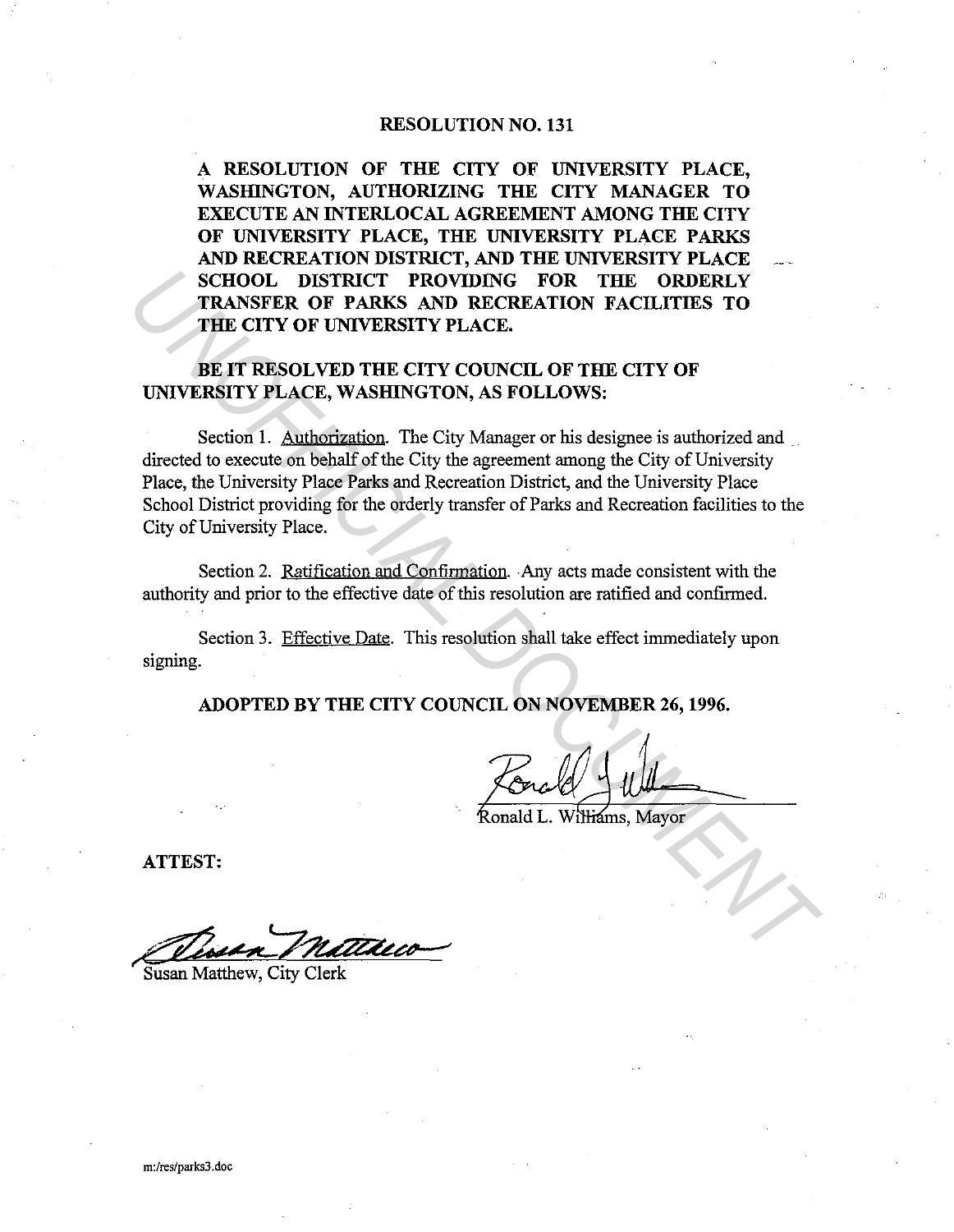**An Interlocal Agreement Among the City of University Place, the University Place Parks and Recreation District, and the University Place School District Providing for the Orderly Transfer of Parks and Recreation Facilities to the City of University Place** 

THIS AGREEMENT is entered into this day by and between the CITY OF UNIVERSITY PLACE, a municipal corporation of the State of Washington (hereinafter "City"), the UNIVERSITY PLACE PARKS AND RECREATION DISTRICT, a municipal corporation of the State of Washington (hereinafter "Park District"), and the UNIVERSITY PLACE SCHOOL DISTRICT No. 83, a municipal corporation of the State of Washington (hereinafter "School District"). UNIVERSITY PLACE, a municipal corporation of the State of Washington (hereinafter "City"), the UNIVERSITY PLACE PARKS AND RECREATION DISTRICT, a municipal corporation of the State of Washington (hereinafter "Park District"

WHEREAS, the City incorporated pursuant to RCW 35.02 and commenced operations as a city on August 31, 1995, in an area which was previously unincorporated Pierce County; and

WHEREAS, the Park District was established in 1978 pursuant to RCW 36.69 to provide park and recreation services within the then unincorporated area of Pierce County known as University Place; and

WHEREAS, each of the parties to this agreement believes that it is in the best interests of City residents and businesses and School District constituents to consolidate parks and recreational services within the University Place area to one service provider and avoid needless duplication of governmental effort; and

WHEREAS, the City and Park District entered into an Agreement (Exhibit 1) on August 4, 1996, to consolidate parks and recreation functions within the City; and

WHEREAS, the Park District entered into an Interlocal Agreement (Exhibit 2) in August 1995 with Pierce County pertaining to the Curran Apple Orchard, a parcel of real property dedicated to public use which lies within the borders of the CITY; and

WHEREAS, the Park District entered into an Interlocal Agreement (Exhibit 3) in April 1994 with the School District providing for joint use of certain properties owned by the Districts; and

WHEREAS, the parties agree that the City should be substituted in place of the Park District in those Interlocal Agreements; and

WHEREAS, the parties believe that the orderly transfer of Park District assets to the City will best be effectuated by .enacting the terms of this agreement; and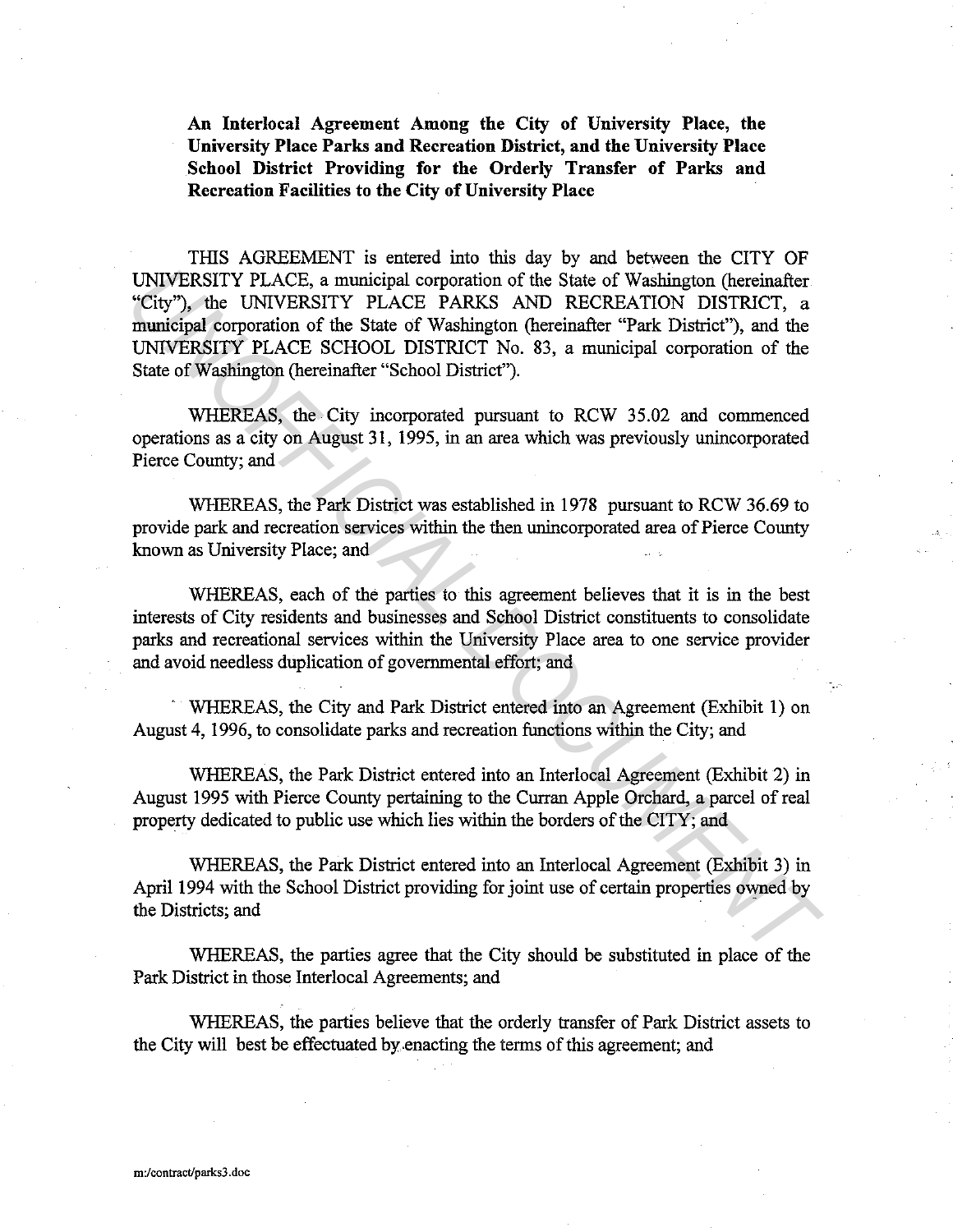WHEREAS, the School District believes that the economic interests of the District are best served by concentrating on the educational purposes of the District rather than assuming maintenance and operations of a system of city parks; and

WHEREAS, all parties believe that the interests of the University Place community would be ill served by forcing a liquidation of Park District assets including a sale of lands presently held by the Park District; and

WHEREAS, the parties agree that the consolidation of parks and recreation responsibilities within the City government and the dissolution of the Park District serve the best interests of the community and the School District constituents, and are consistent with RCW 36.70A, the Growth Management Act, RCW, 35.02, the Municipal Incorporation Statute, and RCW 36.69, the Parks and Recreation District Act; and

WHEREAS, the School District agrees to forego any potential claim on the proceeds of the assets of the Park District subsequent to its dissolution; and

WHEREAS, the parties are authorized to enter into this agreement by virtue of RCW 39.34;

WHEREAS, the parties agree to seek a Declaratory Judgment affirming their authority to enter into this agreement; and

NOW THEREFORE, in consideration of the terms and conditions contained herein, it is mutually agreed by and between the City, Park District, and School District as follows:

Section 1. Purposes. The purposes of this interlocal agreement are: (1) to provide for the orderly transfer of assets and liabilities from the Park District to the City; (2) to allow the City to be substituted in place of the Park District in certain interlocal agreements heretofore entered into between Pierce County and the Park District as well as between the Park District and the School District; and (3) to increase and enhance the opportunities for access to parks and facilities for recreational and civic use within the University Place community, including use by students within the School District. WHEREAS, the parties agree that the consolidation of parks and recreation<br>responsibilities within the City government and the dissolution of the Park District serve<br>the best interests of the community and the School Distri

Section 2. Duration. The duration of this Interlocal Agreement shall be the time necessary to complete the transfers of property referenced in Sections 3, 4, 5, and 7 herein and to complete the substitution of parties referenced in Section 6.

Section 3. Transfer of Assets and Liabilities. All parties agree that the assets and liabilities of the Park District will commence to be transferred to the City upon execution of this agreement. The School District specifically waives any and all reversionary rights which it may have to any property of the Park District as set forth in this agreement.

2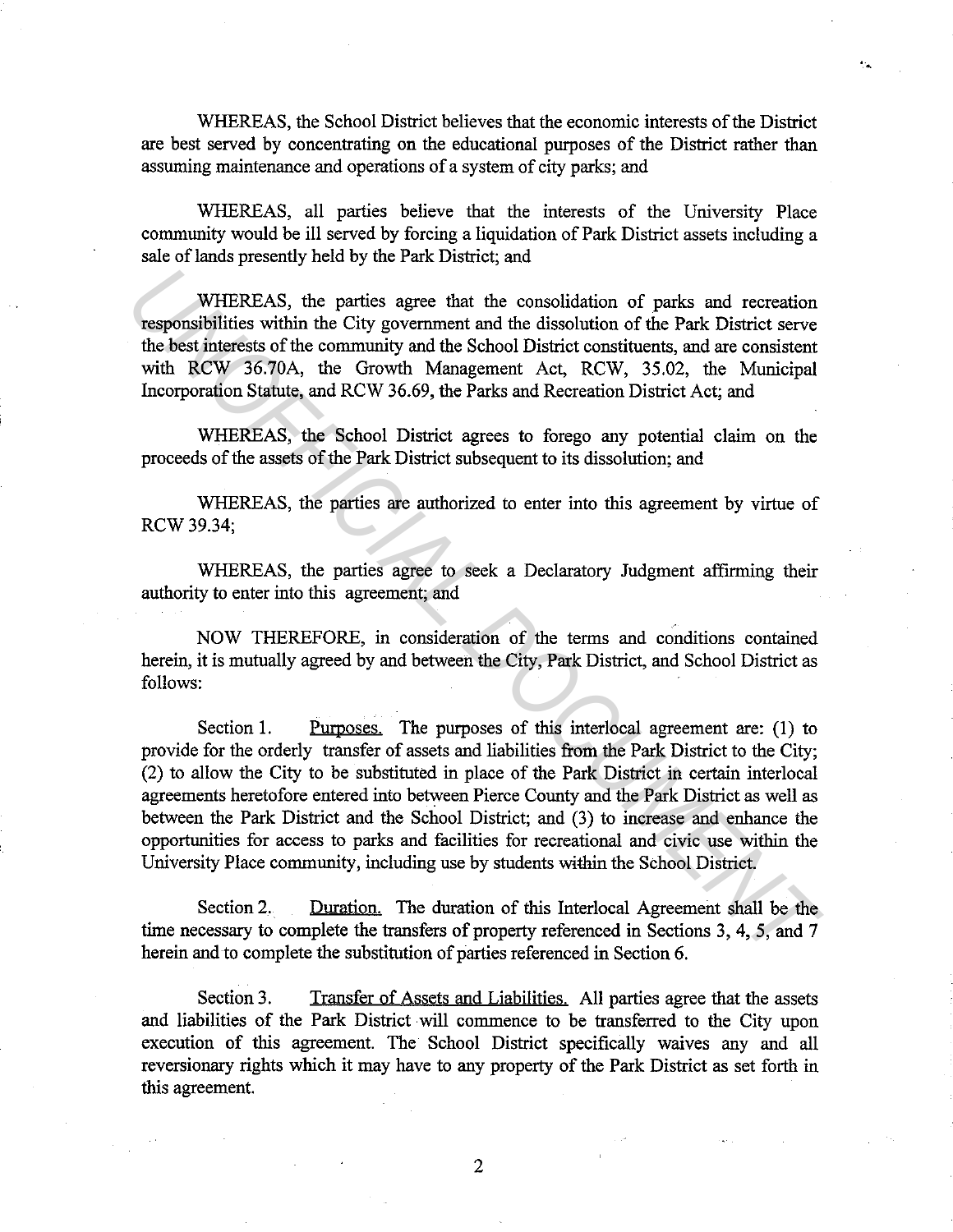Section 4. Authorization for the City to be substituted as a Party in place of the Park District and assume all responsibilities and benefits associated with that Interlocal Agreement between Pierce County and the Park District dated August. 1995. All parties agree that the City may be substituted as a party in place of the Park District in that Interlocal Agreement dated August, 1995 entered into between the Park District and Pierce County. (Exhibit 2). All rights and responsibilities which were formerly owed by and to the Park District under that Interlocal Agreement will be transferred to the City upon recordation of quit claim deeds transferring the Park District's interest to the City

Section 5. Authorization for the City to be substituted as a Party in place of the Park District and to assume all responsibilities and benefits associated with that Interlocal Agreement between the School District and Park District dated April. 1994. All parties agree that the City may be substituted as a party in place of the Park District in that Interlocal Agreement dated April, 1994 entered into between the Park District and the School District. (Exhibit 3) All rights and responsibilities which were formerly owed by and to the Park District under that Interlocal Agreement will be transferred to the City upon recordation of quit claim deeds transferring the Park District interests to the City. upon recordation of quit claim deeds transferring the Park District's interest to the City<br> **Section 5.** Authorization for the City to be substituted as a Party in place of<br>
the Park District and to assume all responsibil

Section 6. Approval of Execution of Quitclaim Deeds. The parties authorize execution of and recording of the following quit claim deeds to accomplish the transfer of real property from the Park District to the City:

| 1. | Exhibit 4a & 4b | (Woodside Pond Nature Park)                              |
|----|-----------------|----------------------------------------------------------|
| 2. | Exhibit 5       | (Conservation Park)                                      |
| 3. | Exhibit 6       | (Sunset Terrace Park)                                    |
| 4. | Exhibit 7       | (Colgate Park)                                           |
| 5. | Exhibit 8       | (Park District Headquarters)<br>$\mathcal{L}_{\rm{max}}$ |
| 6. | Exhibit 9       | (Morrison Pond)                                          |
| 7. | Exhibit 10      | (Chambers Creek Wildlife Habitat)                        |
| 8. | Exhibit 11      | (Curran Apple Orchard)                                   |
|    |                 |                                                          |

Section 7. Approval of the commencement of litigation. The parties agree that the City may file a Declaratory Judgment Action to accomplish the lawful purposes of this agreement. Without waiving any defense to such an action, the Park District and the School District acknowledge that the City may join additional causes of action and additional parties to accomplish the lawful purposes of this action. Each party agrees to bear its own attorneys fees and costs associated with this action.

Section 8. Authorization to allow execution of necessary documents. The parties agree that each shall execute all necessary documents to accomplish the purposes . of this interlocal agreement.

IN WITNESS WHEREOF, the parties have caused this agreement to be executed.

3